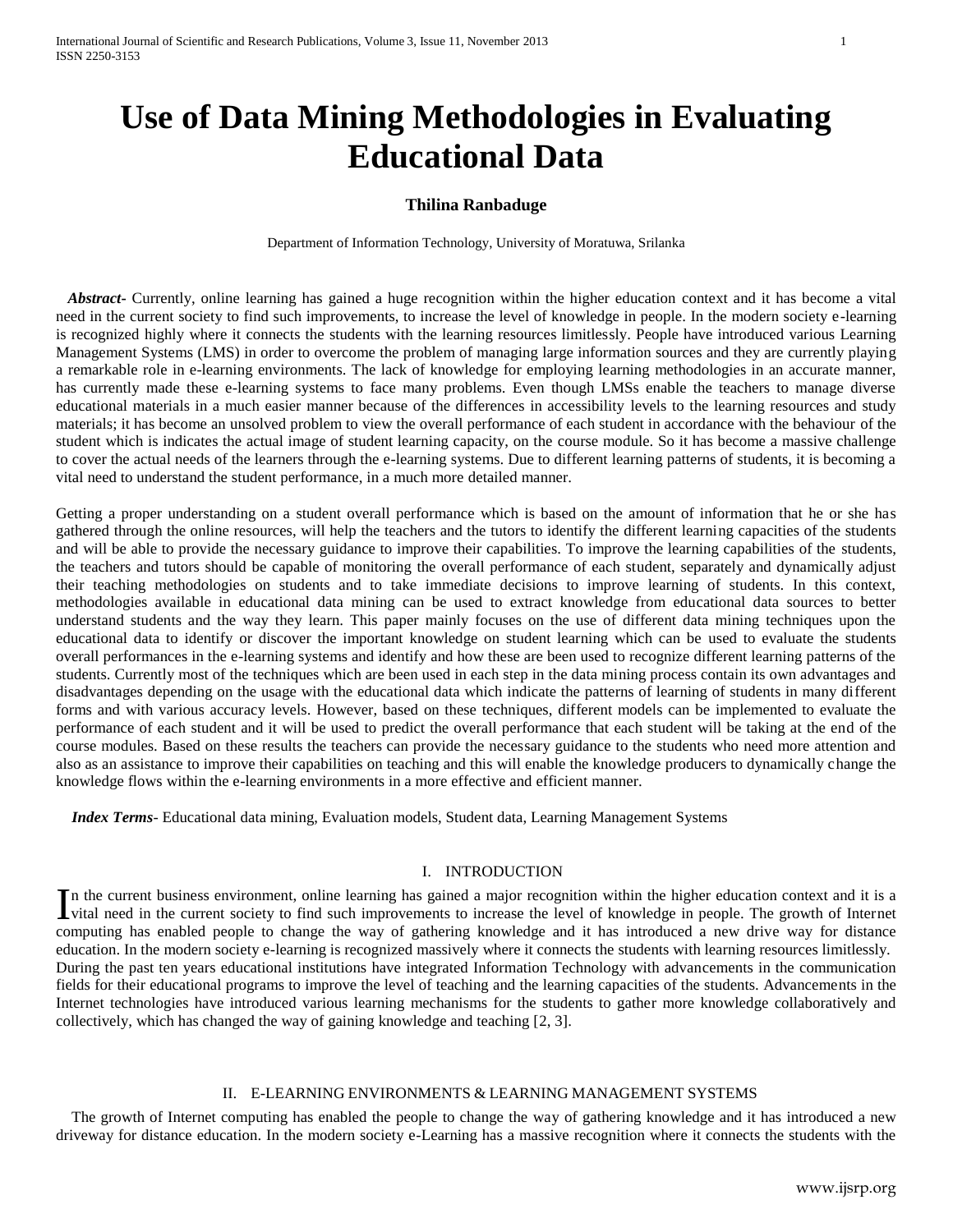International Journal of Scientific and Research Publications, Volume 3, Issue 11, November 2013 2 ISSN 2250-3153

learning sources limitlessly. Advancements in the Internet technologies introduce virtual learning environments to the students by enabling them to gather knowledge collaboratively and collectively. Moving away from traditional class room environments to the virtual Learning Management Systems (LMS) enable the teachers and the tutors to manage the diverse educational materials in a much easier manner [24].

 Either commercial or open source, LMS are having a common purpose of providing the course materials for the students and open source implementations like moodle LMS are the most widely used virtual learning environments around the world. As shown in figure. 1, once a user logs in to the LMS he will be able to access all the courses for a particular semester he has registered and the LMS provides different e-learning activity modules (Calendar, emailing facility, news system, etc.) for the students to increase their interactions with the system.

|                                                                                                                                                                                                                                                                          | LearnOrg-Moodle<br><b>University of Moratuwa</b>                                                                                                                                                                                                                                                                                                                                                                                                              | LearnOrg<br>You are logged in as Thilina Ranbaduge (Logout)<br>English (en) $\blacktriangleright$                                                                                                                               |
|--------------------------------------------------------------------------------------------------------------------------------------------------------------------------------------------------------------------------------------------------------------------------|---------------------------------------------------------------------------------------------------------------------------------------------------------------------------------------------------------------------------------------------------------------------------------------------------------------------------------------------------------------------------------------------------------------------------------------------------------------|---------------------------------------------------------------------------------------------------------------------------------------------------------------------------------------------------------------------------------|
| E<br><b>Main Menu</b>                                                                                                                                                                                                                                                    | <b>Site news</b>                                                                                                                                                                                                                                                                                                                                                                                                                                              | <b>University of Moratuwa</b>                                                                                                                                                                                                   |
| <b>业 Site news</b>                                                                                                                                                                                                                                                       |                                                                                                                                                                                                                                                                                                                                                                                                                                                               | LearnOrg-Moodle Site                                                                                                                                                                                                            |
| $\Box$<br><b>My courses</b>                                                                                                                                                                                                                                              | UoM students sweep NBQSA 2012 awards<br>by Gihan Dias - Tuesday, 23 October 2012, 08:37 AM                                                                                                                                                                                                                                                                                                                                                                    | Calendar                                                                                                                                                                                                                        |
| 19 0-12S3 CS5404CNS Computer<br>and Network Security<br>19 0-12S3 CS5405PMA<br>Performance Modelling and<br>Analysis<br>** 12S1 CS5202AOS - Advanced<br><b>Operating Systems</b><br>12S1 CS5901 Research<br>Seminar<br>19 12S1 CS5912 Current Topics in                  | UoM students won 7 awards at the National Best Quality ICT Awards 2012.<br>Tertiary category Gold - Siyapath - a P2P Volunteer Computing Framework (Mohamed Nufail, Amila Manoj, Nadeeshani Hewage, Malith<br>Dhanushka)<br>Tertiary category Bronze - Vidas - an e-Learning solution for Visually Impaired (Chathuri Gunawardhana, Malshani Hasanthika, S.<br>Read the rest of this topic (112 words)<br>Discuss this topic (1 reply so far)<br>Older topics | November 2012<br>Sun Mon Tue Wed Thu Fri Sat<br>$\bullet$<br>$\overline{7}$<br>$\sim$<br>9<br>10<br>5<br>12 <sup>°</sup><br>13<br>14<br>15<br>18<br>17<br>11<br>21<br>22<br> 20 <br>$23 \t 24$<br>19<br>18<br>25 26 27 28 29 30 |
| <b>Computer Science</b><br>** 12S2 CS5212SWA Software                                                                                                                                                                                                                    | <b>My courses</b>                                                                                                                                                                                                                                                                                                                                                                                                                                             | <b>Latest News</b><br>$\vert - \vert$                                                                                                                                                                                           |
| <b>Architecture Concepts</b><br>12S2 CS5227DM Data Mining<br>19 12S2 CS5401SND System and<br>Network Design<br>12S2 CS5901 RS2 Research<br>Seminar 2<br>12 12S3 5999PGP PG Dip Project<br>12S3 CS5814LAW IT Law<br>to 12S3 CS5925NLP Directed<br>Study: Natural Language | 12S3 5999PGP PG Dip Project<br>Teacher: Shehan Perera<br>Teacher: Malaka Walpola                                                                                                                                                                                                                                                                                                                                                                              | 23 Oct. 08:37<br><b>Gihan Dias</b><br>UoM students sweep NBQSA<br>2012 awards more<br>Older topics                                                                                                                              |
|                                                                                                                                                                                                                                                                          | 12S3 CS5926IR Information Retrieval (Directed Study)<br>Teacher: Nisansa de Silva<br>Teacher: Shehan Perera<br>Teacher: Chinthana Wimalasuriya                                                                                                                                                                                                                                                                                                                | <b>Online Users</b><br>$\boxed{-}$<br>(last 30 minutes)<br><b>All Thillies Presidentials</b>                                                                                                                                    |

Figure.1: LMS environments

 The most important capability which is provided through the learning environments is monitoring and gathering information on each user's activities and behaviour within the system [7]. Each of the activities in which a particular student is actively participating indicates significant information about the student learning capacity. User behavioural information can be used for analysing purposes, where it can be used to identify different facts about the system and the current user's capabilities such that it will assist the knowledge producers to change the knowledge flow and the knowledge consumers to change the way of learning to improve their learning capacity [2].

#### III. WHY WE NEED EDUCATIONAL DATA MINING

 Different advancements in the Internet and the telecommunication fields brought effective utilization of a large amount of knowledge which is diverse and distributed around the world. Sharing and manipulation of knowledge with distance interactivity in real time, where the teachers and the students are not seeing each other face to face is an enormous achievement that the society has gained by the use of IT technologies and the LMSs are used remarkably in order to overcome this problem of managing large information sources. Due to the lack of knowledge for employing learning methodologies in an accurate manner, currently e-learning systems are facing many problems [25, 28].

 Virtual LMSs enable the teachers and tutors to manage diverse educational materials in a much easier manner. The LMSs provide many different grading mechanisms on the course learning resources that can be used by teachers to view the outline performance of each student and see the final marks that the student has gained in the given activity on the course [5, 10]. Due to the differences in accessibility levels for the learning resources and study materials; it has become an unsolved problem to view the overall performance of each student in accordance with the behaviour of the student which is indicated by the actual image of student learning capacity on the course module [25].

 Learning and teaching in a virtual classroom environment depends on the way in which the information is flowing through the communication channels and the actual expectations of the users of the system. In modern e-learning environments, teachers and tutors are mostly dependent on the course module outline and these activities are arranged using the functionalities available in LMS according to the course module schedules. Due to the different levels of learning capabilities of the students these course activities are performed in dissimilar fashion by these students, which highlights that the knowledge level which they have gathered in each activity is different. Therefore applying the teaching principles or the teaching methodologies on all the students in the same manner will not fulfill the actual requirements of the students.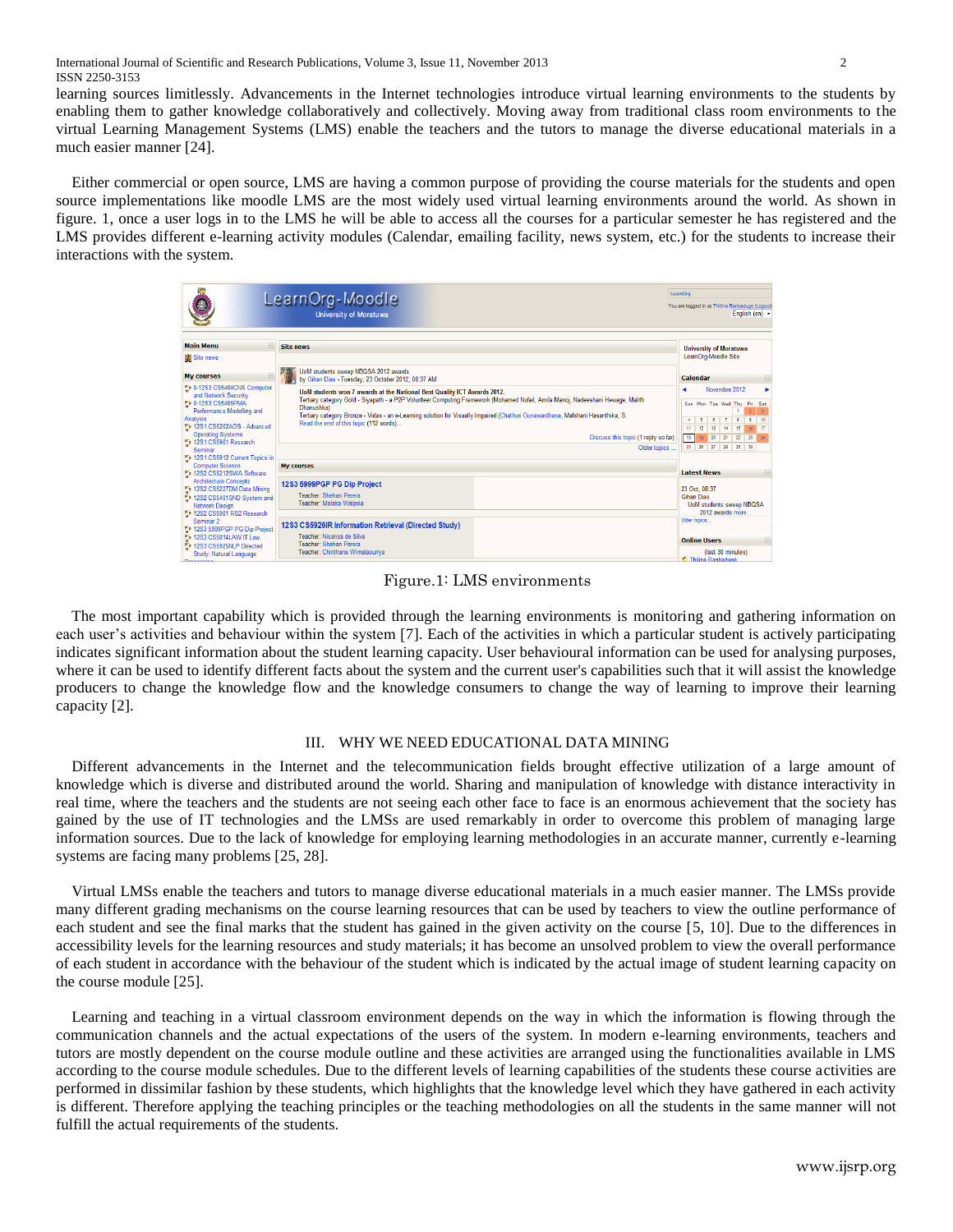International Journal of Scientific and Research Publications, Volume 3, Issue 11, November 2013 3 ISSN 2250-3153

 It has become a major challenge to cover the actual needs of the learners through the e-learning systems. Due to different learning patterns of students it has become vital to understand the student performance in a much more detailed manner without being concerned about the performance of each individual activity in the course module. A proper understanding of the students overall performance which is based on the amount of information that he or she has gathered through the online resources will help teachers and tutors to identify the different learning capacities of the students and will be able to provide the necessary guidance to the students to improve their capabilities since the main objective of an e-learning system is not to help the student to pass course module examinations but to help students to learn [13].

 Learning is not only applied in the educational context, but it also can be applied for different organizations, where to use the information and learning processes effectively and efficiently to drive learning and development. Learning performance analysis reflects an organization's ability to execute performance driven learning effectively and efficiently to meet current strategic business needs as well as creating capability for the future. Performance driven learning ensures that investment in learning activities is always focused on vital performance elements and these elements are focused on performance factors that are critical to a learning scenario [27]. Based on the indications through performance analysis any organization can identify the level of the learning capacity that their stakeholders are currently in, and manage it appropriately as needed. This will ensure that the learning processes within the organizations always focuses on the predictive performance level and to achieve it by dynamically changing its driveways accordingly.

## IV. USE OF DATA MINING METHODOLOGIES IN EDUCATIONAL DATA

 Using analytics in the educational context to understand the student behaviour is an up-coming researching concept in the modern data mining arena. Becoming a new relative area of practice and research, different types of approaches and wide varieties of terms have been introduced. In the field of analytics, in the academy context many people have tried to come up with new computer supported interactive learning methodologies to identify the learning patterns of the students. Many people have researched on various computer aided software tools on collecting and analysing student data to build tools supporting in intelligent tutoring systems, games and learning simulation programs, to discover patterns and trends in a large content of student data to make new findings on hypotheses they made on student's learning [6, 22].

 On most of the occasions, the available methodologies have come under similar conceptual and functional definitions, where most of the approaches were concerned on student learning data over the algorithms. But currently with such definitions, analytics are playing a major role in the higher education sector for the purpose of taking administrative decisions [27]. Currently most of the institutions are working with the administrative staff to manage the student enrolments in the study programs, to better utilize the resources, such as the budget, time and the staff among the study courses effectively and efficiently.

 Researchers believe that the use of learning analytics in higher education will grow further with such importance, of identifying the student behaviour in the educational domain. Currently any types of institution, from a college to a university, academic analytics are being used to increase the financial and operational efficiency of the students. In order to cope with the high demands in the student's learning Luan indicated that many of the business critical questions are appearing parallel to higher education as well [27]. To address these issues in higher education many researches are currently implementing practices, focused on student retention, admission and operational efficiency.

 According to the study conducted by the U.S. Department of Education [11] the most common reasons for student's to be dropping out of school are

- Lack of educational support many students decided to drop out of high school due to lack of sufficient parental support and educational encouragement.
- Outside influences
- Special needs students often drop out of high school because they require specific attention to a certain need, such as dyslexia or other learning disabilities
- Financial problems.

Out of the four mentioned above, the lack of educational support and the special needs reasons can be easily managed using the predictive analysis approach since student who are at risk of failing can be identified at an early stage by analysing their historical data of learning behaviour.

 According to Natsu's report [23], it is mentioned that analytics can be used as a navigator for the education leaders to cut costs and improve teaching and learning in the institutions. She mentioned that the use of predictive analytics can be used for improving efficiencies to save money to enhance student achievement and the report included examples such as planning courses, recruiting and retaining college students, optimizing the scheduling of classrooms, and maximizing alumni donations.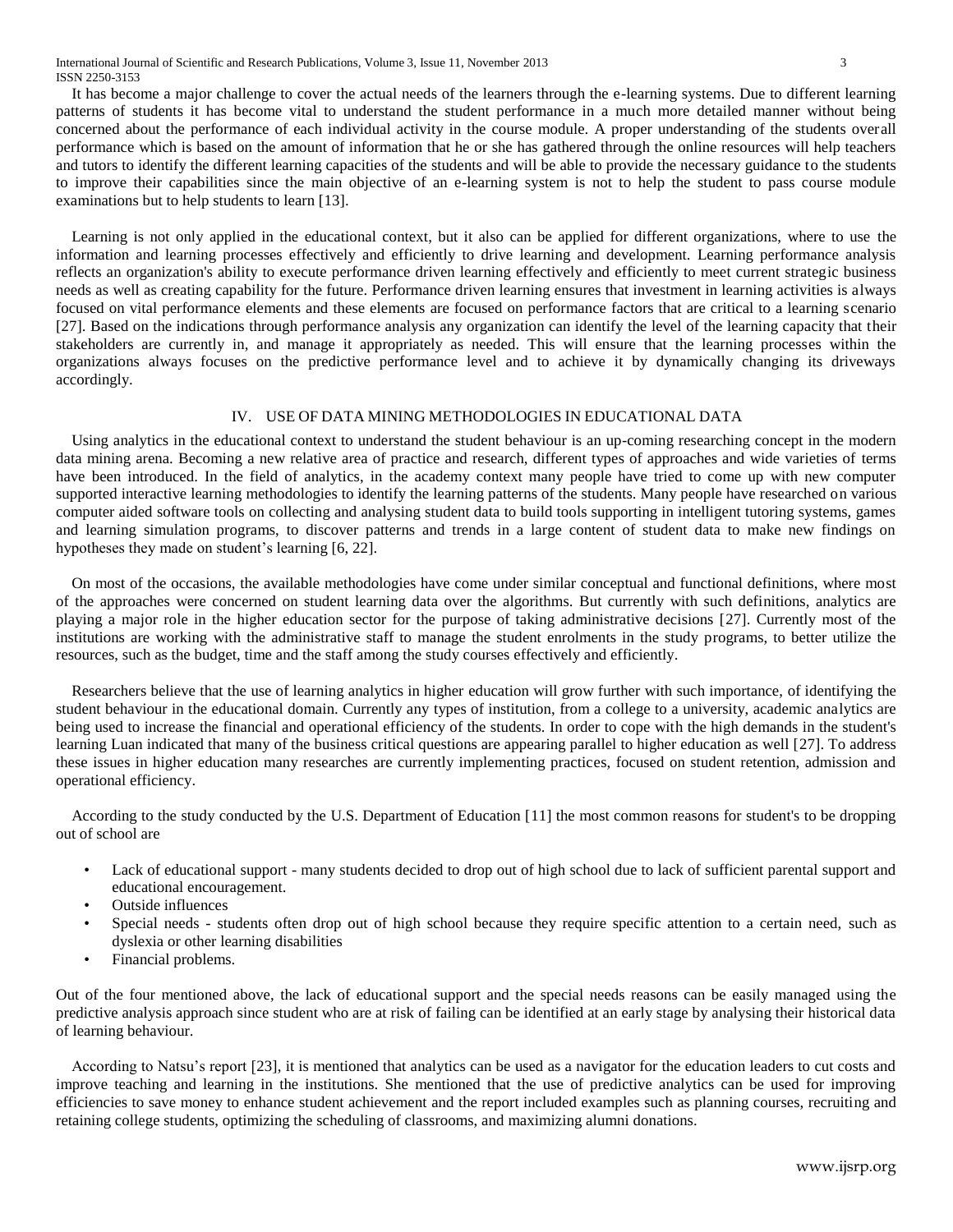According to the Cash, Dawicki, Sevick [8] the use of analytics, as an early warning system is a useful and effective tool and it should allow districts to achieve the following goals and objectives in their dropout prevention efforts:

- Goal 1: Accurately define and uncover students' problems and needs
- Goal 2: Successfully identify interventions and improvement strategies
- Goal 3: Effectively target and initiate programs and reforms
- Goal 4: Truthfully monitor ongoing efforts and progress with 'at-risk' students

 According to them, in order to achieve these goals either Business Intelligence or Predictive Analytics can be used. Business intelligence model and tools are more focused on analysing historical and current data in order to provide a look at operations or conditions at a given period of time while predictive analytics approach attempts to incorporate historical data into statistical models in order to make predictions about future events or outcomes.

# *A. The Knowledge Discovery Process*

Application of data mining with educational data sources is a recent research domain which has gained a larger recognition among the society. Proper understanding on the learning behaviour of the students helps the educational sources to manage their educational programs, to a much more improved level, which can increase the learning capabilities of the student, who followed their educational programs.

Academic analytics or Learning analytics is a wide term used recently to describe the use of data mining in educational data sources [27]. Researchers have used various data mining methodologies in different ways to understand or identify the learning models and learning patterns of the students. Various learning management systems can be used for providing the study programs for the students who can be connected in open distance mode or in a much more hybrid manner. But applying the same teaching principle on all the students in the same way will not cope with the ultimate goal of any learning management systems available, which is to help the students to learn rather helping them to pass.

But understanding the nature of the learning in each of the students requires a huge effort such that the researching of educational information need to be followed by a stepwise process to reach the final discoveries. Like in any data mining research, some steps can be given as the basic steps that need to be followed in the knowledge discovery process which is shown in figure 2. The same principles can also be applied in the learning analytics processes where the data collecting step will be applied to different educational data sources to aggregate necessary data for the analysis and data pre-processing steps will be applied to arrange the data into a proper arrangement which can be applied on the mining algorithms to discover the hidden information and patterns [3, 5].



Figure. 2. Knowledge Discovery Process ( Reference: http://www.rithme.eu/img/KDprocess.png )

### *B. Institutional Implementations on Educational Data Mining*

 The importance of using analytics in an academic context has been widely recognized among the institutions. Most of the institutions or universities are using the learning analytics approaches to improve their student enrolments in the course modules which are offered. Some researchers have tried to come up with complex models which are based on examination scores, course works and other related information, to discover the patterns in student's enrolments in educational programs [24, 25].

The main advantage which they have achieved through such analytics approaches is to implement an improved management process on the efficient use of limited admission budgets, time and the available staff which can be viewed as a statistical analysis approach on diverse institutional data sources. To create the required level of intelligence in an educational context many approaches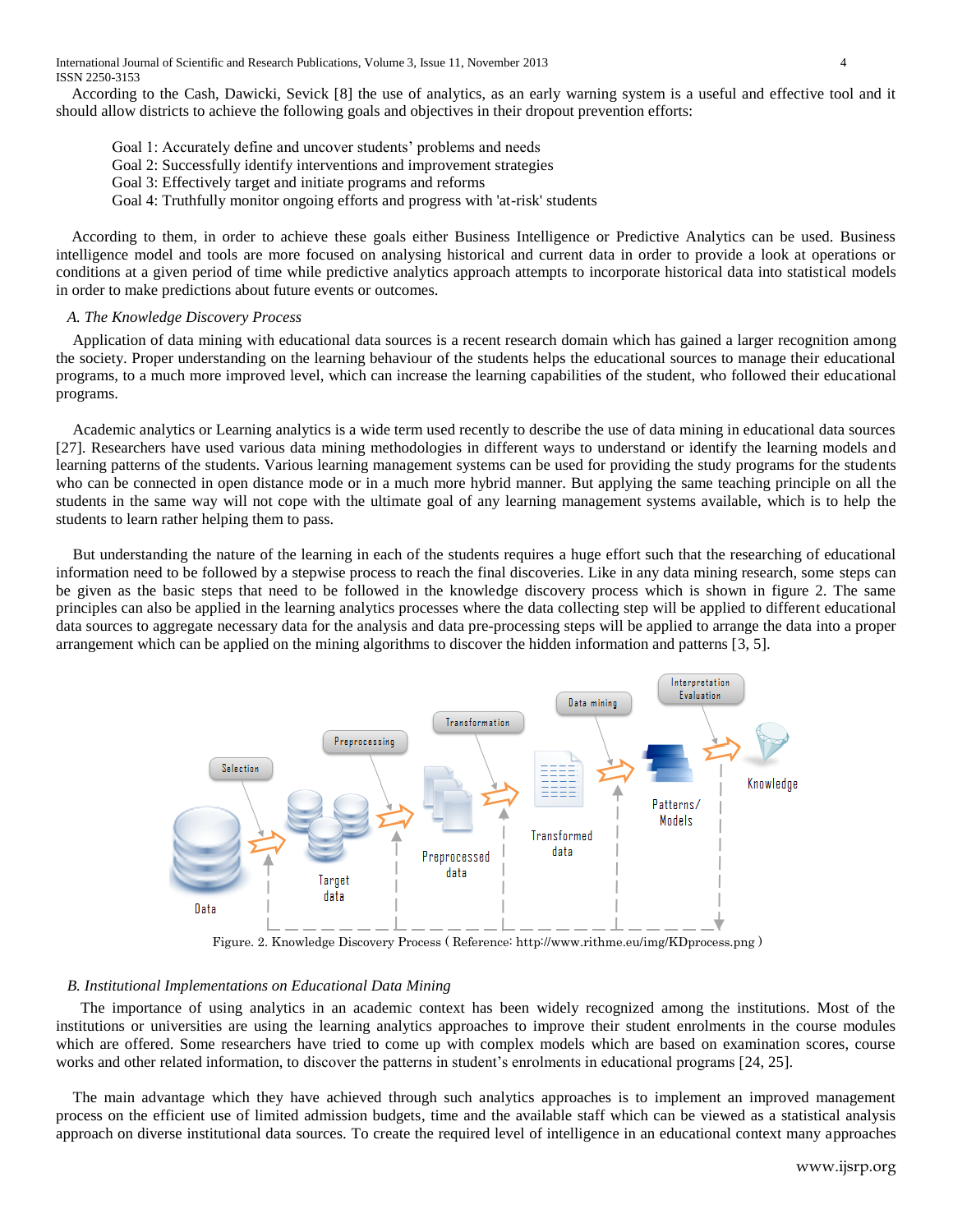have been implemented over the course management systems to improve teaching, learning and success of the students which gives an early prediction on which students are in academic difficulty and by allowing the faculty and advisors to customize learning paths or provide personalized instruction to specific learning needs.

Baylon University, which is a pioneer in higher educational analytics, created an Enrolment Predictive Model as a supportive tool for the prospective student admissions [22]. Moving from traditional admission strategy to the predictive model they analysed factors which provides various aspects in the student. Most of these variables they were concerned are based on the student's motivation on attendance, extracurricular activities and score values attained at different levels of examinations. Scores generated by the predictive model are considered by the admissions staff to identify those students most likely to be admitted to the university and they achieved the advantage of allocation necessary for human and budgetary resources appropriately.

Purdue University has developed a prediction model which extracts data from the Course Management System (CMS) and predicts which students may be at a risk in academic work [22]. The main purpose of this system is to provide proactive involvement in students learning which is mainly focused on student academic success which is the result of the student's capacity on standardized test scores and other similar information and the student's effort and motivation which is measured by the participation within the CMS. The prediction model is been prepared for two user groups of freshman and overall student population. Using factor analysis and logistic regression mechanisms these models were tried to predict the student success in a given course module.

In year 2010 Purdue University implemented a new analytic tool known as Course signal [24] to increase the student success in the classrooms. This system is capable of providing early warning about the students who are not academically performing well in the classroom. Both the student and the teachers can benefit from the system so that the real time feedbacks and necessary communications will be arranged for the students to find the required resources to improve their knowledge levels in academic subjects.

A research which has been taken in Northern Arizona University (NAU) tried to model connectivity between the resource utilization, level of risk for the student and their outcomes to create a proactive involvement in their academic achievements [22]. The researchers found that the advising and using of resources can be efficiently done on the student's who are at high risk level in academic works through academic recommendation and career sessions. They also indicated that having an intrusive advising mechanism on students will help them to understand the effective use of timing, content communication and the careful planning on the subject matters.

The University of Alabama introduced a new predictive model which can be implemented to predict and improve the student retention at the university with analytics approaches [22]. The researchers have developed a sophisticated model with attributes on student data by using statistical techniques such as logistic regression, decision trees and neural network mechanisms. Based on the information which has been discovered by the model, the faculty and the academic advisors have given instructions for the students to select the necessary course modules.

# *C. Use of Learning Analytics in E-Learning Environments*

LMSs have started its process as assistant to a much more crucial role in higher education. Most of the organizations, Institutions and Universities currently use many different types of Learning Management Systems to provide their study programs for the students. The growth of the Learning Management Systems have been a challenge between two categories of commercial or the open source where these two are competing with each other for providing a better service to the users [29, 30].

The major open source learning management systems those currently dominating the educational space can be specified as Moodle and Sakai [5]. The major factor behind the demand for this open source LMSs is because of their cost saving and more control. With the available budgetary constraints people tend to move to open source LMSs due to the fact that any function found in the commercial tools is available with the open source LMS as well. As mentioned in the Sakai Project web Site the main objective of the Sakai is to design, build and deploy a new Collaboration and Learning Environment for better higher education. Sakai was initially started by the University of Michigan and Indiana University where both put their efforts to enhance the functionalities. After the grants given by the Mellon Foundation, MIT and Stanford joined in and formed the Sakai Project.

It is found that from an administrator's perspective, the Sakai system is relatively easy to install and set up compared with the many other open source projects in their early stages of development which does not seem to be easy in its installation process. Even some commercial tool users commented that the Sakai user interface experience is very much familiar and easy to manage. Moodle is a course management system which is a free and Open Source software package designed using sound principles to help educators create effective online learning among the students.

Lauria and Joshua [5] have tried to implement a predictive model within the Sakai for predicting the performance of the students and to take the decisions for making corrective actions. In their research they came up with a methodology which contains six phases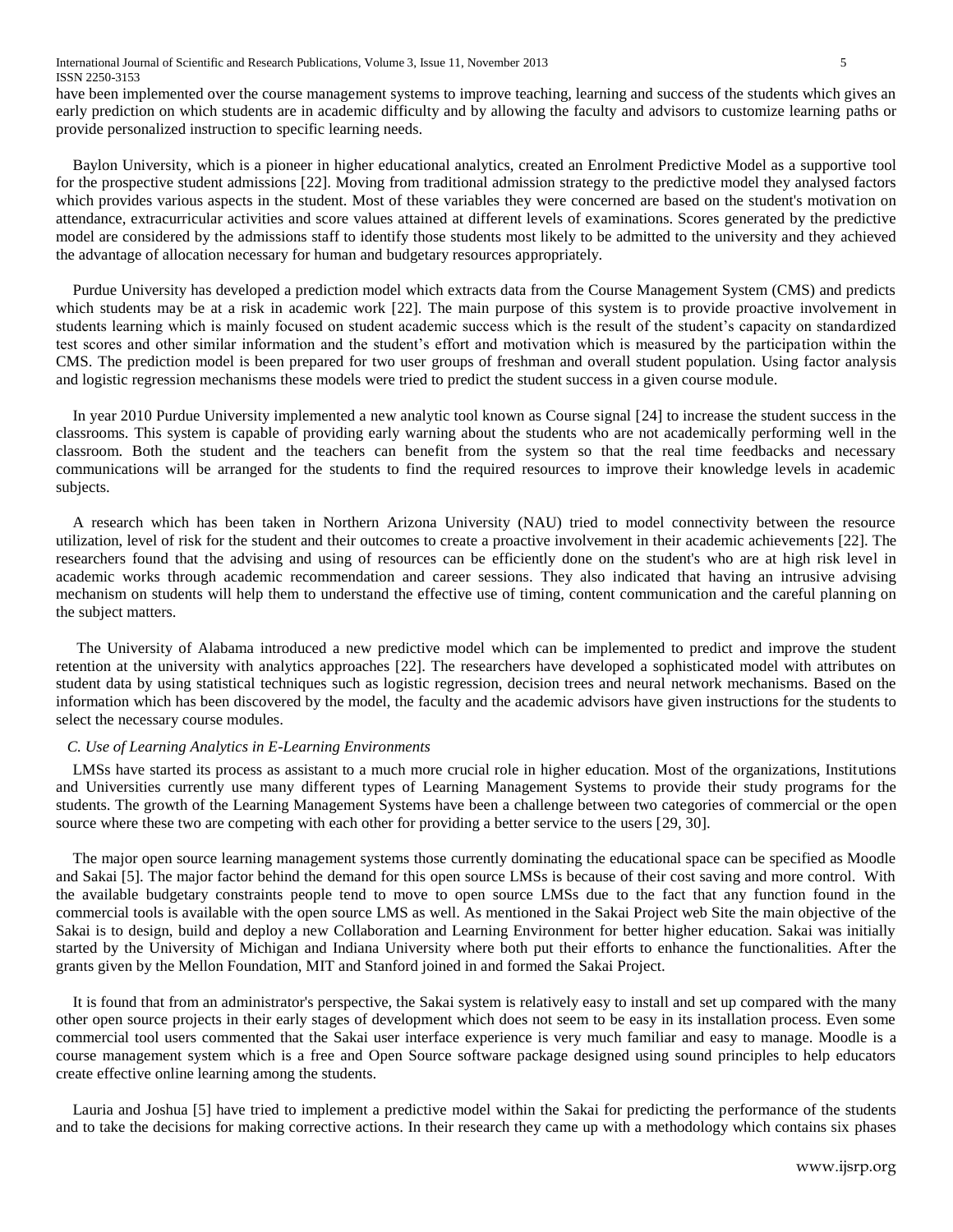International Journal of Scientific and Research Publications, Volume 3, Issue 11, November 2013 6 ISSN 2250-3153

on the knowledge discovery process which are data collection, data reduction, rescale and transformation, partitioning the data, build the models and finally to evaluate the models and choose an appropriate model for the predictions.

In any educational institution the learning capacities and the learning capabilities of the students vary on different levels due to the way they arrange their learning behaviour. Due to this learning nature applying the same teaching principle on each and every student in the same manner does not provide the required level of knowledge in students. This gives an indication to the teachers why many students are dropping out from schools or educational institutions.

In the year 2009, Massachusetts Department of Elementary and Secondary Education started a project known as the Dropout Prevention Planning Project to implement an approach to understand the different factors on student's dropout incidents [8]. They implemented a Student Information Management System which contains information about the student within the State and they initiate an index known as the Early Warning Indicator Index for measure the risk of dropping out in each student.

According to the Massachusetts Department of Elementary and Secondary Education, currently there are several early warning systems available, which are using predictive analysis approaches to analyze the students. Microsoft SIGMA is an early warning system which capitalizes on its Education Analytics Platform (EAP) to provide a new data-based approach to managing students who are at-risk and it is known as the Student Individualized Growth Model and Assessment [8, 11]. Mizuni's Data Warehouse and Dashboard Suite [8] is a transactional and aggregation data store, for managing and analyzing data and offers education stakeholders insight, into student performance, by monitoring key indicators to increase student achievement. VERSI-FIT also based on Microsoft has also developed its own early warning system based upon the Education Analytics Platform which is known as the Edvantage At-Risk Early Warning System and Credit Recovery System [8].

## *D. Collecting Educational Data for Analysing*

Understanding the way these students are learning will help the teachers and the academics to change the teaching methodologies they used, to cope with the requirements of the students. As the academic analytics suggest, the knowledge can be created about the students, by applying the statistical analysis and predictive modeling on educational data sources. For building these analysis processes what is mainly used is the continued streams of data which are created within the learning management systems with the data mining techniques and which can be used as a decision making tool for teachers. Before applying the analytical modeling it is a must to acquire proper information out from the student data since not all information available in the data sources is important for the analysing [7].

The main advantage which in the given context is that most of the data which are available in the data sources are labeled and they contain information about the student characteristics as well as the course management events where the modeling process can be applied in many ways. The use of LMS systems in researches assist the researchers in gathering of necessary data which are collected for different course modules. Most of the LMS systems maintain such student data using log files where each log contains information about the activities each student has performed during the course schedule [6, 25, 29]. Using the activity information with the demographic characteristics of students such as age, sex, residence etc. can be used with the mining algorithms to understand how students are motivated on learning and how the performance of each student varies with their learning patterns.

Lauria and Joshua [5] indicated the importance of gathering the student log data for the analysis process and discovering patterns in the student data. In their research they collected the student data from diverse sources and followed several pre-processing steps to handle the missing value, outliers and incomplete records. All the student academic performance data which were logged in a Sakai implementation named iLearn were aggregated with the student demographic data such as age, gender, race, SAT scores, GPA and with the course enrolment data such as course name, course subject, number of students in the course to produce consolidated records per course and student. In order to remove the variations in different course contents all the data were collected as ratio values rather than as an absolute value.

One of the main reasons that applying learning analytics in educational data sources is challengeable is because the dataset becomes very small compared with the other applications around in the given context. Even though the number of student information which is contained in a database is huge, most of these are dynamic and contain many variations among them. Diego Garcia Saiz and Marta Zorrilla [10] found it difficult to collect the required data which made them to use the data for the past three academic years with an average student enrolment of 70 per year, for a specific course module, to build the necessary dataset for the analysis.

For all of these student instances they considered attributes with mean values such as total time spent, number of sessions carried out, number of sessions per week, average time spent per week and average time per session. In S. Anupama Kumar and M Vijayalakshmi [12] research they have tried to predict the student overall performance based on their internal assessments in the learning environment and they considered five course modules which were offered in a semester and overall student count for the selected analysis were about 117.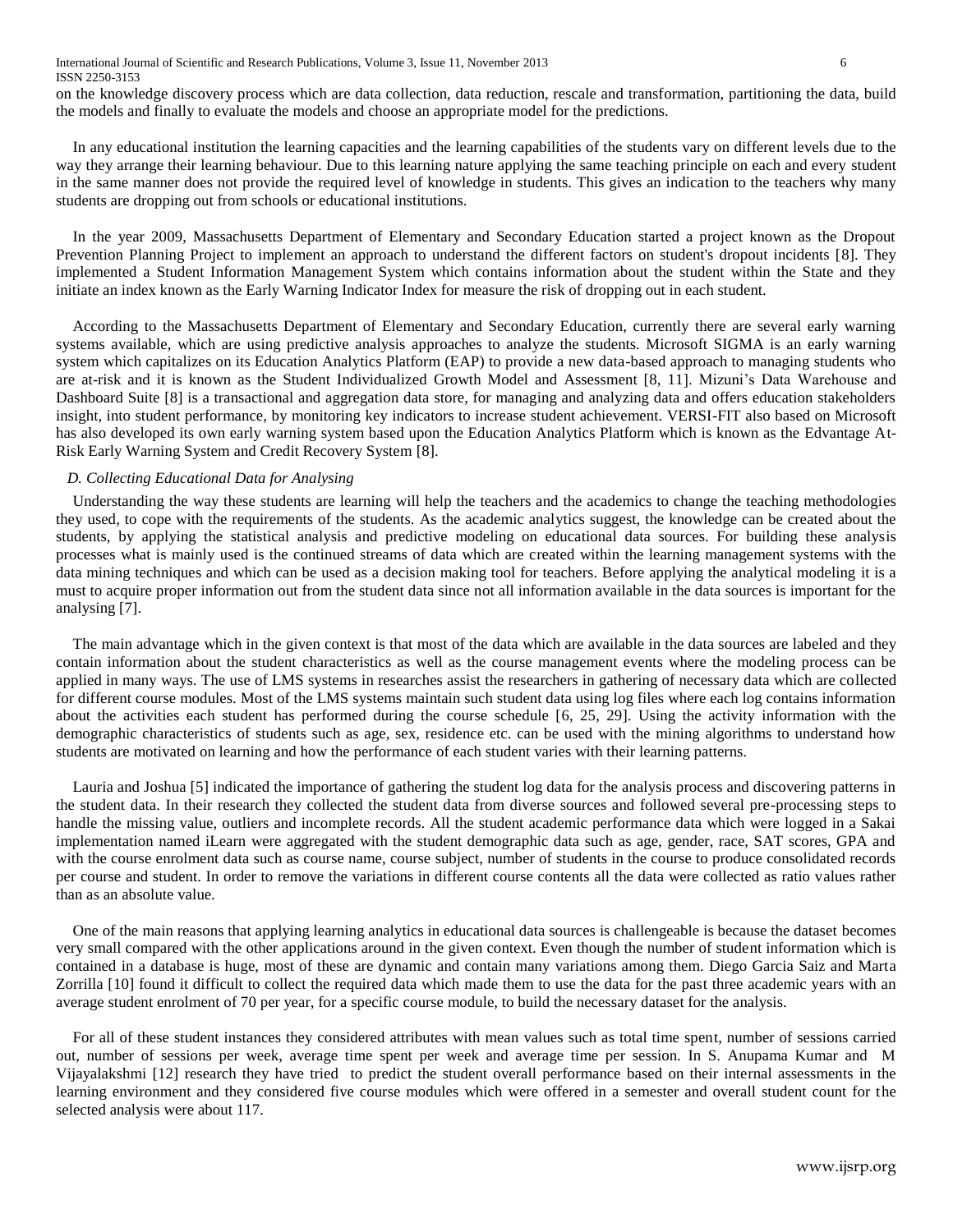International Journal of Scientific and Research Publications, Volume 3, Issue 11, November 2013 7 ISSN 2250-3153

Even though the datasets are small compared to the other data mining domains, still it can be proven that sensitive and interesting information can also be generated regardless to the size of the dataset. T. Hadzilacos, Dimitris Kalles, Christos Pierrakeas and Michalis Xenos [14] indicated that even in a complex educational environment, sensitive learning patterns can be identified, applying the machine learning techniques on a small set of student data. In their research they focused on applying various algorithms on demographic data and student course data to discover the relationship of tutors with their students.

Other than the size of the dataset attributes or the collection of independent performance factors it is also highly concerned with the educational data mining researching context. In educational systems like Learning Management Systems, Students' academic performance depends on diverse factors like personal, socio-economic, psychological and other environmental variables [28]. Each of these factors can affect the student overall performance in different weights. Based on the level how each of these factors is appearing in the student education, several learning patterns can be identified on each of these students. Based on these learning patterns analysis models can be implemented such that they include all these variables for the effective prediction of the performance of the students. The prediction of student performance with high accuracy is beneficial to identify the students with low academic achievements which enable the educators to assist those students individually.

S. B. Kotsiantis, C. J. Pierrakeas, and P. E. Pintelas [18] have tried to apply data mining methodologies on educational data to limit student dropout in university-level distance learning where they argued that the dropout can be caused by professional, academic, health, family and personal reasons and varies depending on the education system adopted by the institution providing distance learning, as well as the selected subject of studies.

They based their research on a course module which was offered in Hellenic Open University which based their educational programs, mainly on distance mode. They built a data set of 365 student instances and based on the data the attributes were divided into two groups which were the 'Curriculum-based' group and the 'Students' performance' group. The 'Curriculum-based' group represented attributes of students' sex, age, marital status, number of children and occupation and the group represented attributes concerning students' marks on the first two written assignments and their presence or absence, in the first two face-to-face meetings.

In the M. Ramaswami and R. Bhaskaran [15] research, they argued that the student performance could depend on diversified factors such as demographic, academic, psychological, socio-economic and other environmental factors. Based on each of these factors they constructed their analysis process to identify the different performance factors of the students and they obtained highly influencing predictive variables through feature selection technique to evaluate the academic achievement of students.

The data collection process which is in T. Hadzilacos, Dimitris Kalles, Christos Pierrakeas and Michalis Xenos [14] research, they collected student data under two categories of attributes, which are Demographic attributes and Performance attributes. The Demographic attributes were collected by concerning students' sex, age, marital status, number of children and occupation and Performance attributes represents attributes which were collected from tutors' records concerning students' marks on the written assignments and their presence or absence in face-to-face meetings. Other than the above it was found that there exist some obvious and some less obvious attributes that demonstrate a strong correlation with student performance where some give the higher importance in consideration.

Other than the demographic and performance student factors some data can also be collected through the students activities which they have performed within the learning management system. The data related to the discussions, quizzes and messaging can highlight significant information on student communications between their other peer students, teachers and tutor and provide information about how they have gathered information through communications channels which are provided by the learning environment.

J. Mamcenko, I. Sileikiene, J. Lieponiene, R. Kulvietiene [26] have tried to collect data on questions given to the student and the answers given by the students with the amount of time that each student has spent on each question, to construct the dataset and applied the collected dataset with several data mining methodologies, to discover the different learning patterns of each student which they focused on a programming course examination and the ways that the students have answered.

C. Romero, S. Ventura, P. G. Espejo, and C. Hervás [2] have tried to use different classification approaches on the student activity data, to compare the applicability on data mining techniques for classifying the students into groups and to predict the final marks obtained in the course modules. For constructing the dataset they used the activity information from the database in the moodle environment and they extracted the information on moodle activities and the final marks the students have achieved for 7 course modules.

## *E. Data Pre-Processing Techniques in Educational Data Mining*

In any knowledge discovery process pre-processing steps that apply on the collected data gain, a huge consideration where many mechanisms have been introduced by different researchers. The main objective of applying these pre-processing steps on the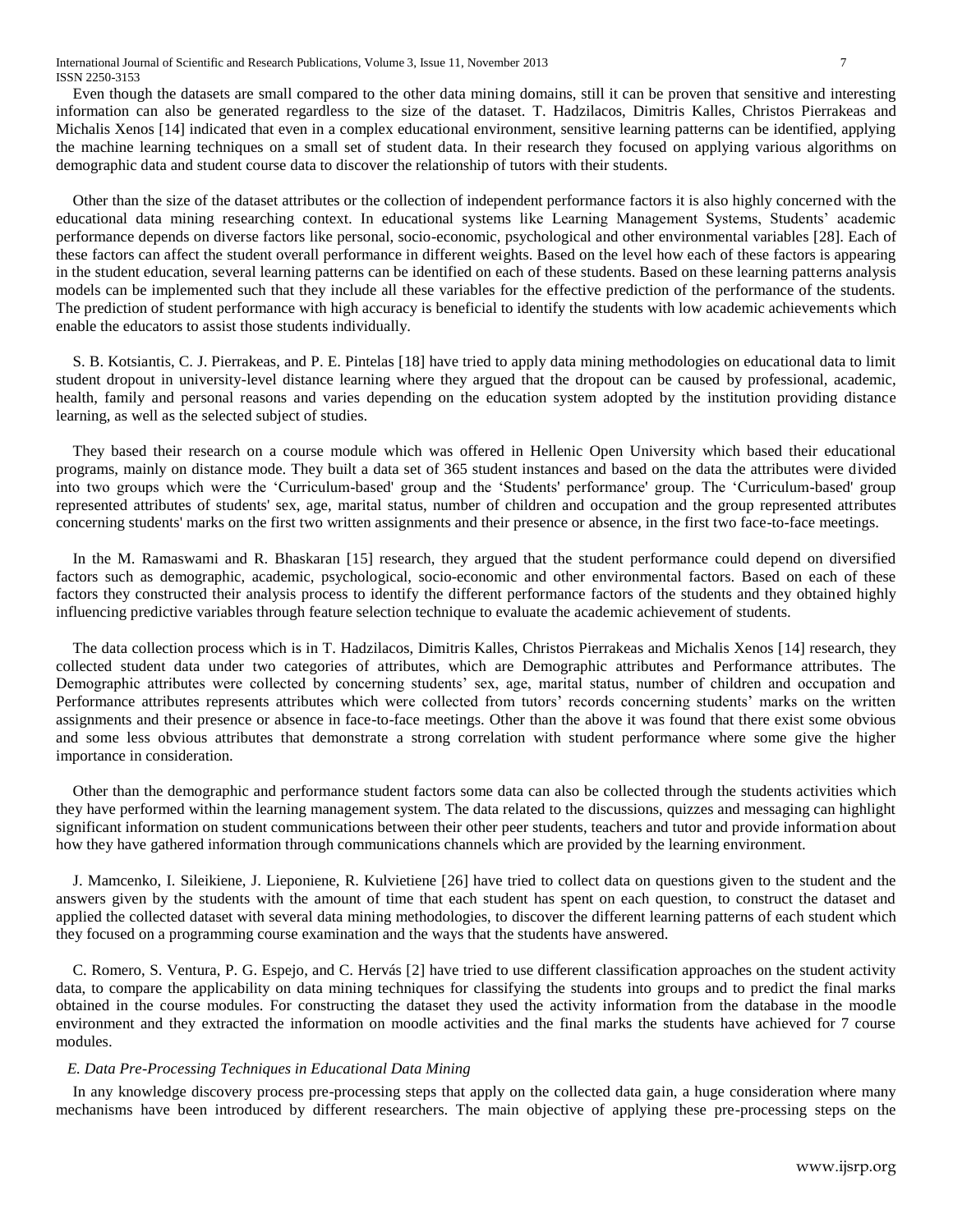aggregated data is to increase the accuracy levels and to improve the quality of the data since the collected data can contain noises or improper data for applying on the data mining algorithms [6].

In an academic context the LMS systems contain much larger data sources which need to be included together to create the dataset [28]. When collecting the required data from diverse sources, extracted information can contain missing value, outliers and incomplete records. Applying the data mining techniques on the dataset without proper preparation will provide unexpected and misleading results as outcomes. Lauría and Joshua Baron [5] highlighted the importance of applying pre-processing steps on educational data. After the data collection process they followed some steps to reduce the dimensions on the available data. In order to maintain a proper level of query accuracy and efficiency the number of variables and parameters required for the estimation were selected properly and unnecessary features were removed.

After the necessary data was selected the transformation and rescaling phase was carried out to make sure that all the attribute data were formatted according to the requirement of the data mining algorithms they used. After the data was converted or transformed the partitioning step was used to divide the data into several groups. They carried out this partitioning process on the data set to make sure that the required amount of data is available for the training of the data model and for the validation with a testing step.

Outliers and noisy data in the data set can affect the accuracy levels and the quality of the outcomes in the algorithms. To achieve more improved and accurate results D. García-Saiz and M. Zorrilla[10] built an algorithm known as 'meta-algorithm' to pre-process the dataset and eliminate these outliers. In this algorithm, the data instances with the highest values for the most significant attribute was removed such that these instances can be considered as the outliers in the statistical sense which can improve the results by 20% and which would make a huge advantage when the data set is larger in size and provide with better quality results for the users.

Other than the noises and outliers in the dataset, selecting the most appropriate set of attributes for the data mining algorithms, improve the accuracy levels furthermore. S. Kotsiantis, C. Pierrakeas, and P. Pintelas [18] indicated that there exists some obvious and some less obvious attributes that demonstrate a strong correlation with student performance where some give the higher importance in consideration. As the author suggested by the research, identifying the correlated attributes in the given data set can be used to improve the results of the algorithms and to reduce of dimensions as needed for the algorithm for efficient processing.

In J. L. Hung and K. Zhang [9] researched on activity patterns and making predictions with data mining techniques in online teaching and the data pre-processing phase of the research the data was cleaned by removing all useless, irregular, and missing data from the original LMS common log files and after the initial pre-processing, a session filter was applied to the reduced log file for feature extractions. The purpose of the filter was to aggregate all user requests within a session into a single set of variables. Feature extractions filtered out the following primary variables: user identifier, session identifier, session start date and time, session end date and time, user's hit count, and session duration in minutes and based on these derived variables (duration and frequency of data of each student) were extracted through calculating or accumulating primary variable data on a daily and weekly basis.

# *F. Use of Analytic Algorithms in Evaluating of Educational Data*

According to the requirements in the problems domain, discovering a model to evaluate the students' performance levels, created a key researching area, where different researchers have attempted to find the accurate and possible models [27]. Due to the nature of educational data sources and student behavioural patterns the same performance model cannot be applied to cover all the problem scenarios. Based on the different approaches available on the educational data mining or learning analytics, different areas which need to be considered, can be identified.

The k-nearest neighbour (KNN) data mining method is a classical prediction method among the machine learning techniques available in data mining [3]. It has been widely used due to its simplicity and adaptability in predicting many different types of data. The main advantage of using KNN in prediction processes is that the KNN is a lazy method which does not require a model to represent the statistics and distribution of the original training data. Rather it can be applied on the actual instances of the training data. Even though the KNN is a simple predictive algorithm which can rely on and it does not make any assumption about the prior probabilities of the training data. Also the KNN is satisfactorily used on the situations when the data set is included with noisy and incomplete data.

Due to the advantages and the simplicity of the algorithm T. Tanner and H. Toivonen [21] have tried to implement a model using the k-nearest neighbour data mining algorithm to identify the students who are at high risk of failing in a specific course. By this research they suggested that good results in predicting final scores indicate that students with learning problems can be found reliably. What they have been using on the student data is to make prediction on the performance of a given student based on the similarity to all instances in the training set and find the k most similar objects in the data set. This similarity is calculated by using a Euclidean distance between the features of the test subject and the corresponding features of each instant in the training set.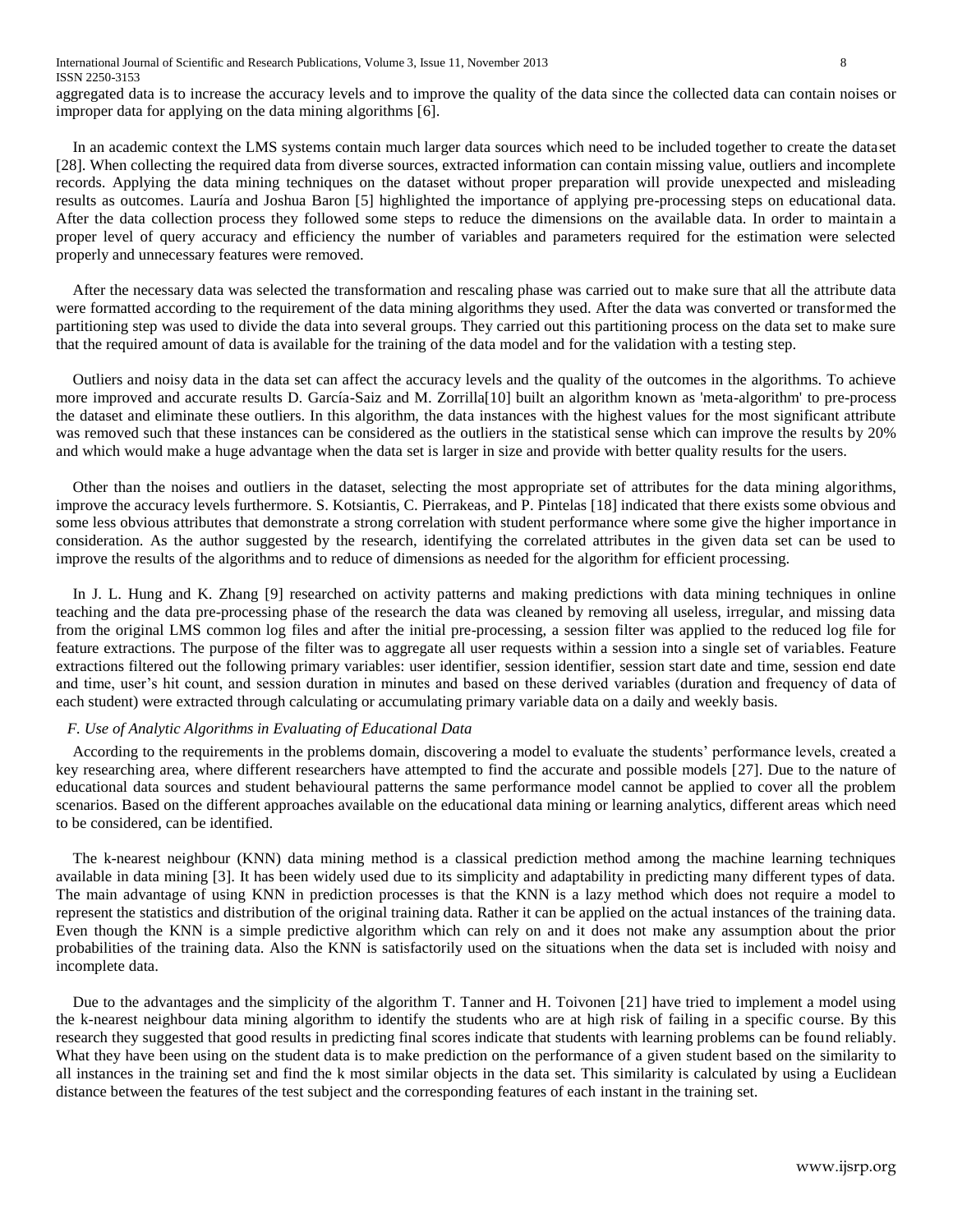International Journal of Scientific and Research Publications, Volume 3, Issue 11, November 2013 9 ISSN 2250-3153

In their research they showed that KNN can produce predictions accurately for the final scores even after the first lesson. Another interesting result they found is that, in any skill-based courses early tests on skills can be used as the predictors for the final scores and they suggested that predicting final scores for the courses can be used to identify the students with learning problems and can be used directly to implement as early warning features for the teachers so that the students can be alerted if they are likely to fail the final tests. Based on the information or features they used for the experiment with the KNN algorithm they suggest that the KNN method could be just as effective in other LMSs such as Moodle where only a single lesson score is available for student assessment and especially other skill-based courses could be a good selection for the KNN method.

In order to make the student modeling process much easier Diego Garcia Saiz and Marta Zorrilla [10] have researched on applying different classification techniques on the student data to predict their performances. In their research they tried to implement a tool known as Elearning Web Miner (EIWM) to discovering how the students are behaving and progressing in the courses which is very helpful for the tutors to identify the students who need more attention among a larger set of students. With the intention of analysing and choosing best classification algorithms for educational datasets they analysed four of the most common machine learning techniques, namely Rule-based algorithms, Decision Trees, Bayesian classifiers and Instance-based learner classifiers which mainly were OneR, J48, Naive Bayes, BayesNet TAN and NNge.

In the evaluation process they found that Bayes algorithms perform better in accuracy and is comparable to J48 algorithm although it is worse at predicting than Naive Bayes which is the best in this aspect. They also observed that NNge improves its performance in this dataset although the great number of rules which it offers as output makes it less interpretative for instructors than the rest of the models. Finally they conclude that Bayes Networks are suitable for small datasets in performing better than the Naive Bayes when the sample is smaller. As a consequence of the fact that BayesNet TAN model is more difficult to interpret for a non-expert user and J48 is similar in accuracy to it.

S. Kotsiantis, C. Pierrakeas, and P. Pintelas [13] have suggested an approach which has used machine learning algorithms with the LMS data to prevent, student dropouts in university distance education. In their research they used five different algorithms to study student data and they found that these algorithms can be used more appropriately to predict the student dropouts in study programs. In this research they used most common machine learning techniques which are Decision Trees, Bayesian Nets, Perceptron-based Learning, Instance-Based Learning and Rule-learning [3]. In the evaluation of the algorithms they found that there was no statistically significant difference between algorithms, but it showed that the Naive Bayes algorithm and the RIPPER had the best accuracy than the others. Among the Naive Bayes algorithm and the RIPPER, Naive Bayes has the advantage short computational time requirement and importantly Naive Bayes classifier can use data with missing values as inputs, whereas RIPPER cannot work with which gives an indication that the Naive Bayes is the most appropriate learning algorithm to be used for the construction of a software support tool in Learning Management Systems.

This research was further enhanced by S. B. Kotsiantis, C. J. Pierrakeas, and P. E. Pintelas [16] by applying six machine learning techniques which are Decision Trees, Neural Networks (NN), Naive Bayes algorithm, Instance-Based Learning Algorithms, Logistic Regression and Support Vector Machines. Based on these six algorithms they found that Naive Bayes algorithm and the NN algorithm had the best accuracy with the given data sets. However they mentioned that the differences were generally small and because they were only based on one course module and it may be possible that the ranking in another data set of the same domain is different. Also they concluded that Naive Bayes has the short training time and an effective communicated way of predicting and a small programming cost than the other algorithms.

A research which was completed by C. Romero, S. Ventura, P. G. Espejo, and C. Hervás[2] have tried to used different classification approaches on the student data to compare the applicability on data mining techniques for classifying the students into groups. In their research they used a framework which is known as Knowledge Extraction based on Evolutionary Learning (KEEL) which is an open source framework for building data mining models. For this research they used 25 classification algorithms which are based on Statistical classification, decision tree, rule Induction, a genetic algorithm using real-valued genes, fuzzy rule induction, neural Networks. According to their research they found that models obtained by using categorical data are more comprehensible than when using numerical data because categorical values are easier for a teacher to interpret than precise magnitudes and ranges.

Also decision trees are considered as easily understandable models because a reasoning process can be given for each conclusion. But a tree obtained with large nodes and leaves are less comprehensible. Rule induction algorithms are also considered to produce comprehensible models because they discover a set of IF-THEN classification rules that are a high level knowledge representation and can be used directly for decision making. Fuzzy rule algorithms obtain IF-THEN rules that use linguistic terms that make them more interpretable by humans and these rules are very intuitive and easily understood by problem-domain experts like teachers. Finally the statistical methods and neural networks are deemed to be less suitable for data mining purposes due to the lack of comprehensibility even they attain very good accuracy rates but very difficult for people to understand.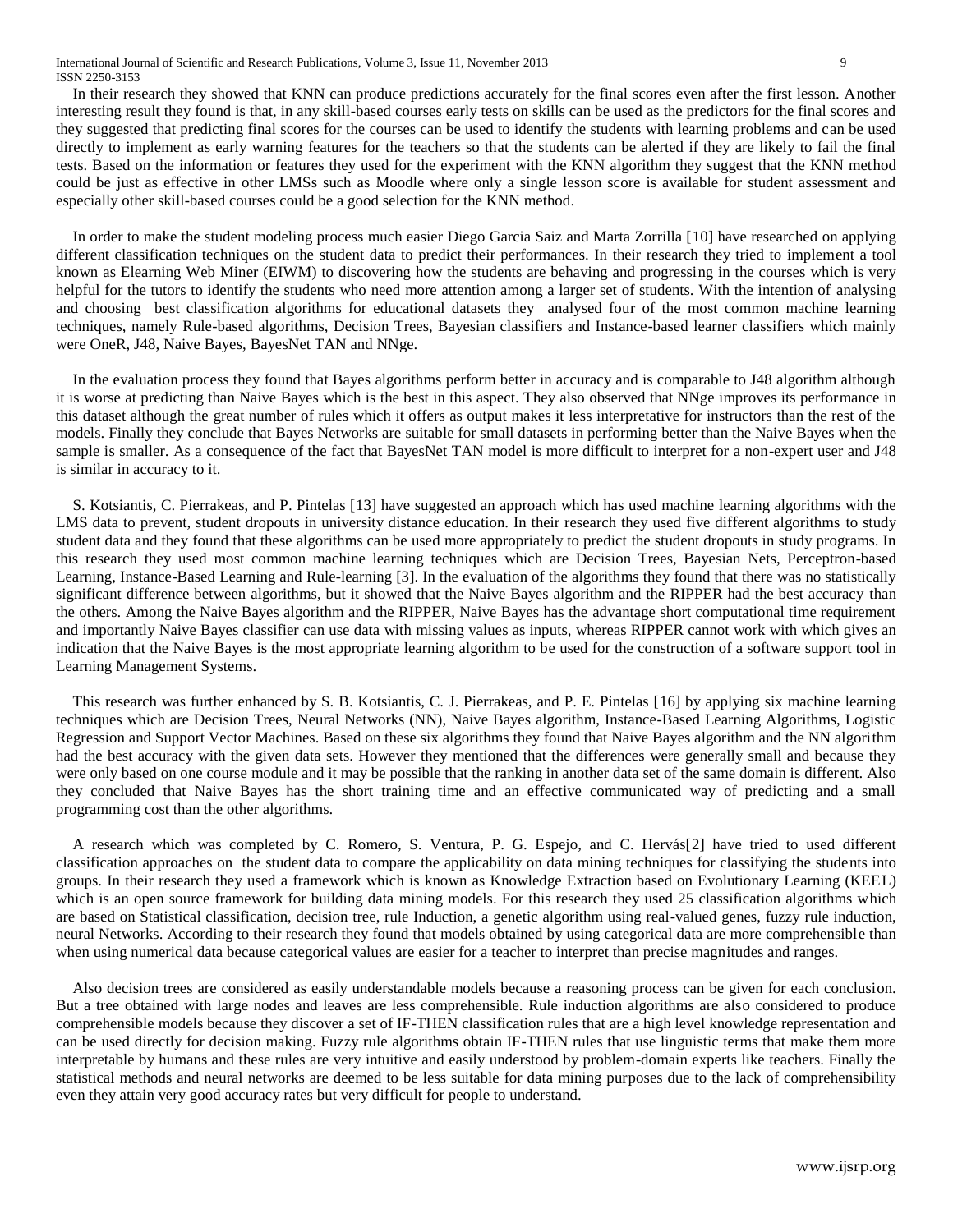S. Anupama Kumar and M Vijayalakshmi [12] have tried to predict the student overall performance based on their internal assessments based on decision tree approaches. The algorithms they used for this research is J48 and ID3 decision tree algorithms. According to their discussion the accuracy level of the J48 was higher than the ID3 algorithm since it has predicted more correct prediction results than the ID3 algorithm. Based on the different accuracy levels on each of the decision trees they created, they concluded that classification techniques can be applied on educational data for predicting the student's outcome and improve their results and the efficiency of various decision tree algorithms can be analysed based on their accuracy and time taken to derive the tree. Finally they argue that the application of data mining brings a lot of advantages in higher learning institutions so that these techniques can be applied in the areas of education to optimize the resource allocations as needed with the student learning capacity.

Decision tree approach was further examined by M. Ramaswami and R. Bhaskaran [15] research where they have argued that the student performance could depend on diversified factors such as demographic, academic, psychological, socio-economic and based on these factors they constructed a CHAID prediction model with highly influencing predictive variables obtained through feature selection techniques to evaluate the academic achievement of students. In their research before constructing the CHAID model they used feature selection techniques in reduction of computation time and enhance the predictive accuracy of the model.

In their analysis, they found that the overall prediction accuracy of CHIAD prediction model was higher compared to the other classification mechanism on categorical attributes and they suggested that even though CHAID model is capable of handling small and unbalanced data set, it could be worked out effectively with more predictive accuracy which can be further improved by applying some principle pre-processing techniques.

In the research of Dimitris Kalles,Christos Pierrakeas [17] they tried to use a genetic algorithm and decision tree based classification on student data to understand the different learning capacities of the students. In their research they based the applicability of these algorithms on different sets of students under different course modules. In this research they mainly used the genetic algorithm based decision tree implementation of Genetic Algorithm Tree (GATREE) which is built using the Genetic Algorithm Library (GALIB) library.

In this research GATREE system and experimented with to 150 generations and up to 150 members per generation. They observed that GATREE induced trees provide good accuracy estimation, even without the cross-validation testing phase. Their initial findings suggested that when compared to conventional decision-tree classifiers this approach produces significantly more accurate trees. However it was noted that GATREE has been generating closer estimations even with the quantized formats which gives an indication that GATREE can produce quality results even in the presence of noise.

In Behrouz Minaei-Bidgoli, Deborah A. Kashy, Gerd Kortemeyer, William F. Punch [20] research, they highlighted the importance of using Genetic Algorithms not as a direct classifier on the data but as an optimization tool for resetting the parameters in other classifiers. In this paper they focused on using a Genetic Algorithm to optimize a combination of classifiers. They used Genetic Algorithm Tool Box (GAToolBox) for MATLAB to implement a Genetic Algorithm to optimize classification performance and to find a population of best weights for every feature vector which minimize the classification error rate.

The same idea was further enhanced by the research of Behrouz Minaei-Bidgoli, Gerd Kortemeyer, William F. Punch [19], where they have used the Genetic Algorithms to find a population of best weights for every feature vector from the attribute set which can minimize the classification error rate and it was found that the genetic algorithm for weighting the features improved the prediction accuracy by 10% for the other classifiers used in the research.

Most of the previous researches which were carried out, considered each classification approaches individually for building the performance models and different algorithms are having varying levels of accuracy levels. But in Behrouz Minaei-Bidgoli, Gerd Kortemeyer, William F. Punch [19] research, they restricted their study to four different classifiers which were Quadratic Bayesian classifier, 1-nearest neighbour (1-NN), k-nearest neighbour (k-NN), Parzen-window and try to model the performance of the students by combining the classification algorithms together. As the conclusions they mentioned that a combination of multiple classifiers leads to a significant accuracy improvement in the given data sets.

Other than the classification approaches, clustering is a data mining technique which can be used to identify the hidden patterns in a given dataset [3]. Jui-Long Hung and Ke Zhang [9] tried to use a clustering technique to classify students based on their shared characteristics. They used K-Means clustering mechanism to identify the student clusters based on the behaviours they showed within the LMS environment and Sequential association rules were applied to discover the daily learning patterns of the students in the LMS. Finally they used decision tree algorithm to build the predictive model on the students. According to the predictive model, the frequency of accessing course materials was the most important variable for performance prediction in this study. Also this study concludes that when students participated more actively that is having a higher value on frequency of accessing course materials, number of messages posted, number of messages read, and frequency of synchronous discussions attended they performed better than the others academically.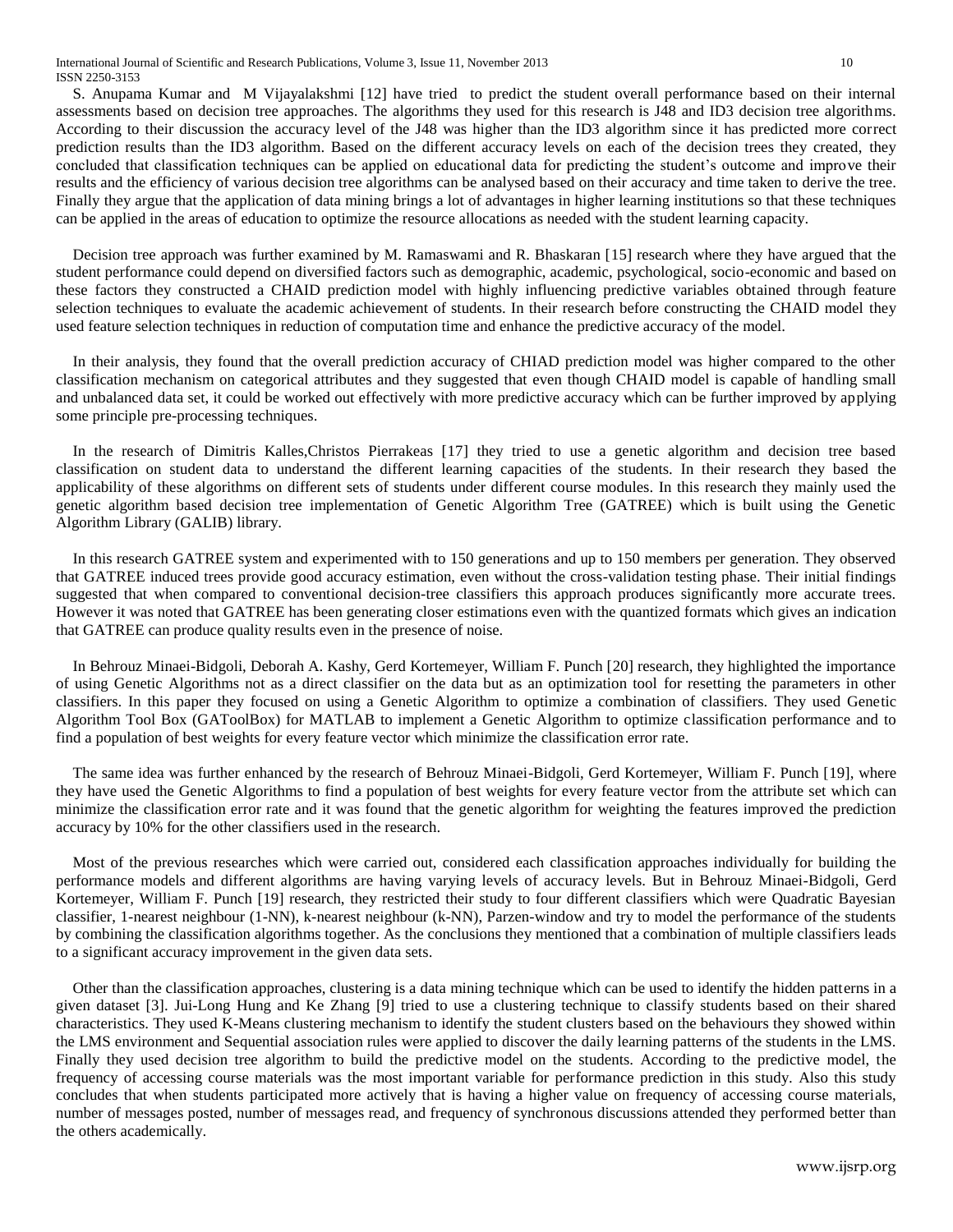International Journal of Scientific and Research Publications, Volume 3, Issue 11, November 2013 11 ISSN 2250-3153

Finally in this research paper the authors suggested that instructors would be able to get a quick view of basic learning data, such as login date, frequency, pages visited, etc. However, no functions or features are currently available to help instructors identify learners' individual or group learning patterns, or to identify successful or less successful learning behavioural patterns, or to identify the predictive learning behaviours or to help identify necessary facilitation needs. Therefore, the researchers of this study strongly suggest that LMS developers should integrate data mining tools to facilitate effective online teaching and learning.

The clustering mechanisms were further examined by the research of J. Mamcenko, I. Sileikiene, J. Lieponiene, R. Kulvietiene [26] where they have tried to apply Kohonen algorithm which is based on a self-organizing map (SOM) or self-organizing feature map (SOFM) that is a type of artificial neural network (ANN). According to their research it can be concluded that the clustering mechanism they used can be used to discover the statistical information about the student behaviour and the learning patterns.

According to the Hershkovitz and Rafi Nachmias [4] web usage mining is another information source which can be used to analyse the whole learning process and to examine the activity of a large group of learners, in order to develop a log-based motivation measure on LMS environments. Finally F. Castro, A. Vellido, À. Nebot, and F. Mugica [1] have researched on applying various data mining mechanisms to detect and understand the irregular learning behaviour of the students and the adaptability on LMS environment on student's requirements and capacity.

Finally B. Minaei-Bidgoli, G. Kortemeyer, and W. F. Punch [19] suggested that use of these algorithms as tools can be used to identify those students who are at risk in very large classes and it will help the instructors to provide appropriate advising in a more effective manner. Also J. L. Hung and K. Zhang [9] indicated the importance of implementing such tools which can be used to identify learners' individual or group learning patterns or to identify successful or less successful learning behavioral patterns, or to identify the predictive learning behavior or to help identify necessary facilitation needs. LMS developers should integrate data mining tools to facilitate effective online teaching and learning.

#### V. CONCLUSION

During the past decades advancements in the Internet technologies introduced various learning mechanisms to students to gather more knowledge collaboratively and collectively. These technology improvements allowed most of the institutions to utilize large amount of knowledge effectively which is diverse and distributed around the world. But it has become a massive challenge to understand and cover the actual needs of the learners through the existing learning management systems since most of the systems are providing assistance on scheduling and maintenance of the course modules.

Evaluating performance in the e-learning systems becomes a massive challenge because of the different factors which affect the learning models. Many of the qualitative and quantitative factors, which are available in the e-learning framework, highlight different aspects of the students' learning but have not been considered yet for evaluation purposes of the student performances. Therefore a deeper analysis on the behavioural patterns of the students and the factors which affect the student learning in e-learning systems can be used to implement an effective performance model to evaluate the overall performance of each student and it is a much needed requirement at this stage to upgrade the learning capacity in the e-learning education.

Applying data mining methodologies on the educational data has brought a new research discipline where the existing methodologies have been used to model the learning behaviours of the learners. Many of the institutions and other university systems around the globe have tried to overcome the problems of identifying actual student needs through learning analytics. Most of the available system implementations are focused on providing capabilities to the teachers and other knowledge producers to discover the students with difficulties of learning. By analysing their learning environment and other behavioural factors teachers will be able to provide necessary guidance to improve their capabilities or learning capacities.

Other than these early warning capabilities in e-learning systems, many researchers have focused on implementing models to evaluate the overall performance of the students. In many of the researches they based on learning factors to construct an evaluation model to predict the overall performance of the students. Since different factors in the e-learning environment can affect the performance of students in different weights, data mining methodologies was used to model the learning behaviour with high accuracy. But with different learning contexts the same performance evaluation model cannot be used since the data available will not be coped within the implemented model.

Therefore models for evaluating the student performance with acceptable accuracy levels and quality predications still need to be researched more and existing learning analytics should be implemented in such a manner in which they can be used by the knowledge producers with more user friendliness and more interpretation capabilities in an efficient and effective manner.